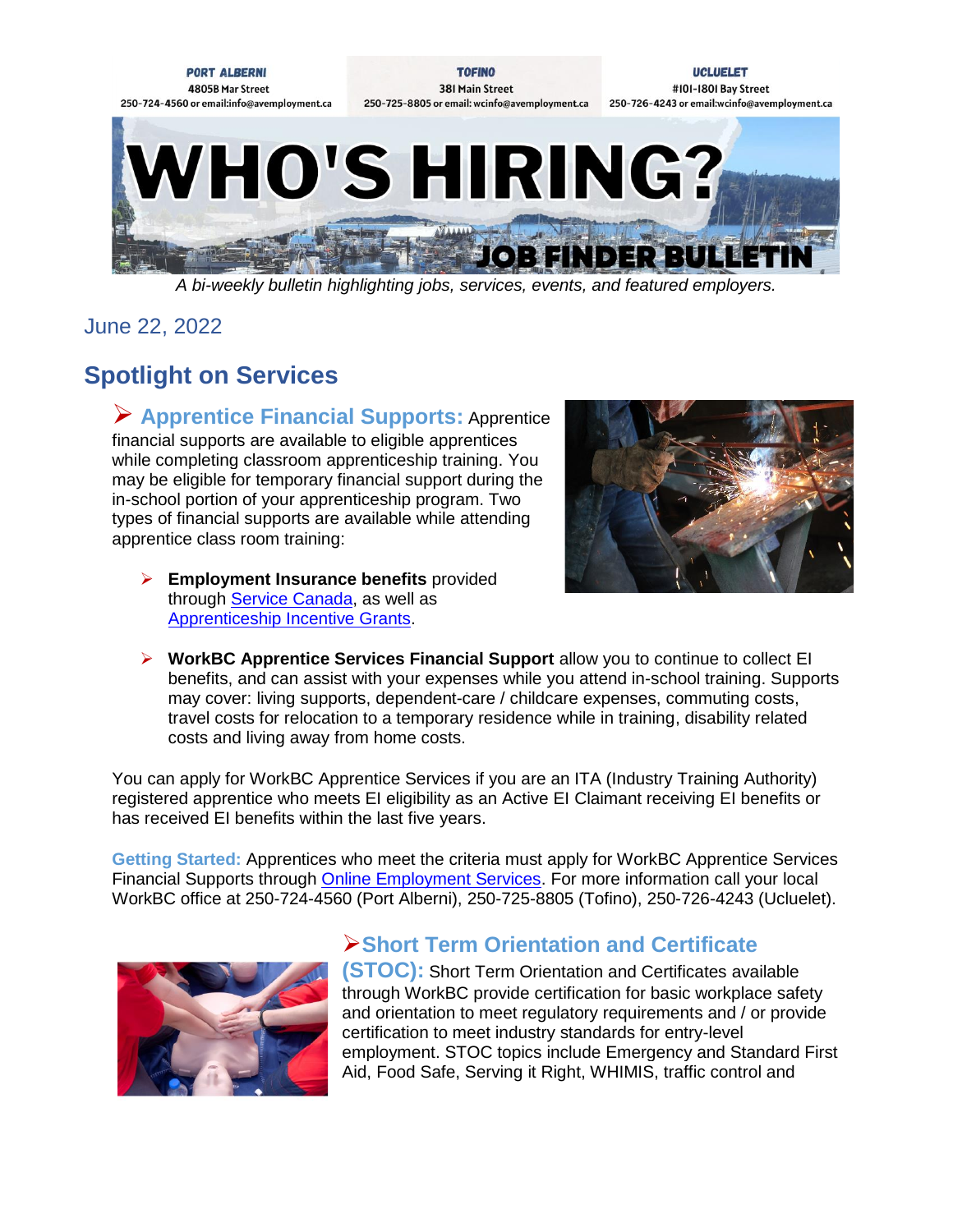many other training courses that are up to 35 hours in total duration.

**Getting Started:** Call your nearest WorkBC Centre to make an appointment with an Employment Counsellor. Port Alberni – 250-724-4560, Tofino – 250-725-8805, Ucluelet – 250- 726-4243.

## **Employment Skills Workshops**

Join us for some scheduled, interactive learning sessions, in-person or via Zoom. Click on one of the descriptions below, or visit our **[Workshop Calendar](https://www.avemployment.ca/workshop-schedule/2022-06)** page to find a workshop that suits your needs and schedule. You can choose to attend all scheduled classes either in-person or via Zoom - all workshops are FREE to attend. Registration is required, contact us at one of the centers listed below.

Pre-recorded Workshop Sessions online - Visit our **[Pre-recorded Workshop](https://avemployment.ca/online-skills-building-sessions)  [Sessions](https://avemployment.ca/online-skills-building-sessions)** page to see the options available for viewing a YouTube video presentation on our most popular workshop topics.

"Quick Tips" Job Search videos - View short, quick YouTube presentations on our three most popular workshop titles - no registration necessary. Just [Click Here!](https://avemployment.ca/job-search-quick-tips-videos)

**Interested in signing up for a workshop? Talk to your employment counsellor, or one of our front-end team members about getting registered! Port Alberni – 250-724-4560, Tofino – 250-725-8805, Ucluelet – 250-726-4243** 

## **Featured Employers**

.

**Nuu-chah-nulth Tribal Council -** Positions include:

- ▶ Community-Based Researcher positions [Hesquiaht/Toquaht/Ucluelet,](https://www.avemployment.ca/sites/default/files/Community%20Based%20Researcher%20-%20Hesquiaht-Toquaht-Ucluelet.pdf) [Hupacasath/Uchucklesaht,](https://www.avemployment.ca/sites/default/files/Community%20Based%20Researcher%20-%20Hupacasath-Uchucklesaht.pdf) [Ehattesaht/Kyuquot/Nuchatlaht,](https://www.avemployment.ca/sites/default/files/Community%20Based%20Researcher%20-%20%20Ehattesaht-Kyuquot-Nuchatlaht.pdf) [Ahousaht](https://www.avemployment.ca/sites/default/files/Community%20Based%20Researcher%20-%20Ahousaht.pdf)
- **► [Casual Administrative Support](https://www.avemployment.ca/sites/default/files/External%20Posting%20-%20Casual%20Admin%20Main%20SR%202021-06-16_0.pdf)**
- **EXECUTE:** [Resolution Health Support Worker \(Tofino\)](https://ca.indeed.com/viewjob?jk=79add7600474462b&l=Tofino,+BC&tk=1g2rd9vilgtq7805&from=ja&alid=61732e4ef0701c190d70d08e&utm_campaign=job_alerts&utm_medium=email&utm_source=jobseeker_emails&rgtk=1g2rd9vilgtq7805)
- **▶ [Team Assistant \(Usma\)](https://www.avemployment.ca/sites/default/files/External%20Posting%20-%20Team%20Assistants%20%28Usma%29%20-%20Revised_0.pdf)**
- > [Manager of Teechuktl \(Mental Health\) Services](https://www.avemployment.ca/sites/default/files/External%20Posting%20-%20Manager%20of%20Teechuktl%20%28Mental%20Health%29_4.pdf)
- $\triangleright$  To view the full job details and how to apply click job titles above

### **Alberni Brewing Company**

- $\triangleright$  Alberni Brewing Company is looking to hire for a number of positions.
- Positions include: [Server,](https://www.avemployment.ca/job-posting/22467) [Line Cook,](https://www.avemployment.ca/job-posting/22578) [Host/Hostess \(2\)](https://www.avemployment.ca/job-posting/26049)
- $\triangleright$  To view the full job details and how to apply click the job title above